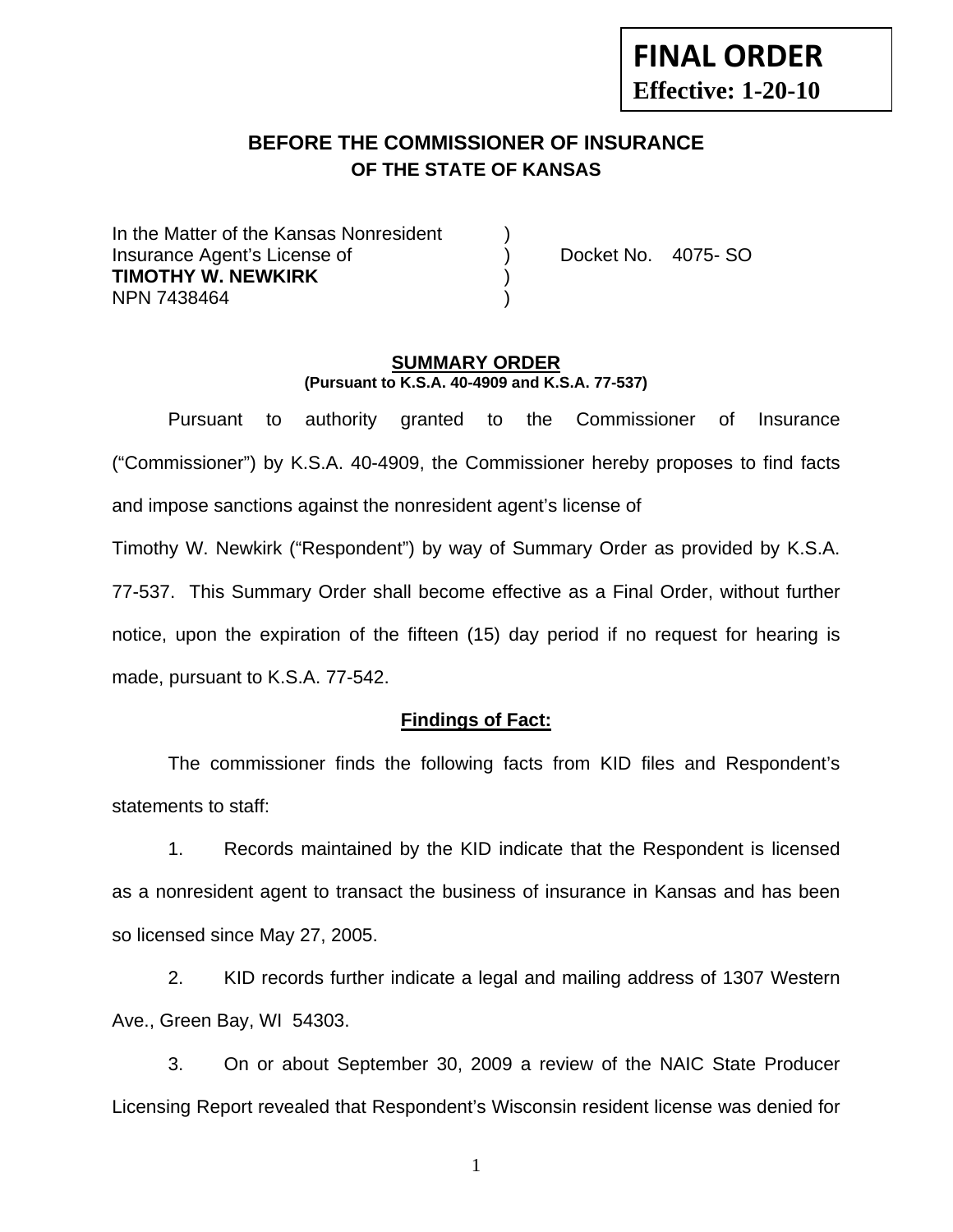"Late or Incomplete Response" to a "Complaint Investigation". The effective date of the denial was April 10, 2009.

4. Respondent has failed to report the discipline on his license to KID.

5. On November 9, 2009 a letter was mailed to Respondent at the above

listed mailing address, outlining the above facts. The letter was not returned and

Respondent has not responded to the facts contained in the letter.

### **Applicable Law**

6. K.S.A. 40-4909(a) provides, in relevant part:

"The commissioner may deny, suspend, revoke or refuse renewal of any license issued under this act if the commissioner finds that the applicant or license holder has:

- (2) Violated:
	- (A) Any provision of chapter 40 of the Kansas Statutes Annotated, and amendments thereto, or any rule and regulation promulgated hereunder
- (8) Used any fraudulent, coercive, or dishonest practice, or demonstrated any incompetence, untrustworthiness, or financial irresponsibility in the conduct of business in this state or elsewhere. . .."

7. The Commissioner may revoke any license issued under the Insurance

Agents Licensing Act if the Commissioner finds that the interests of the insurer or the

insurable interests of the public are not properly served under such license. K.S.A. 40-

4909(b).

 8. A producer must inform the Commissioner of Insurance within 30 days of any discipline against a producer's license. K.A.R. 40-7-9(a).

### **Conclusions of Law**

 9. The Commissioner has jurisdiction over Respondent as well as the subject matter of this proceeding, and such proceeding is held in the public interest. The

2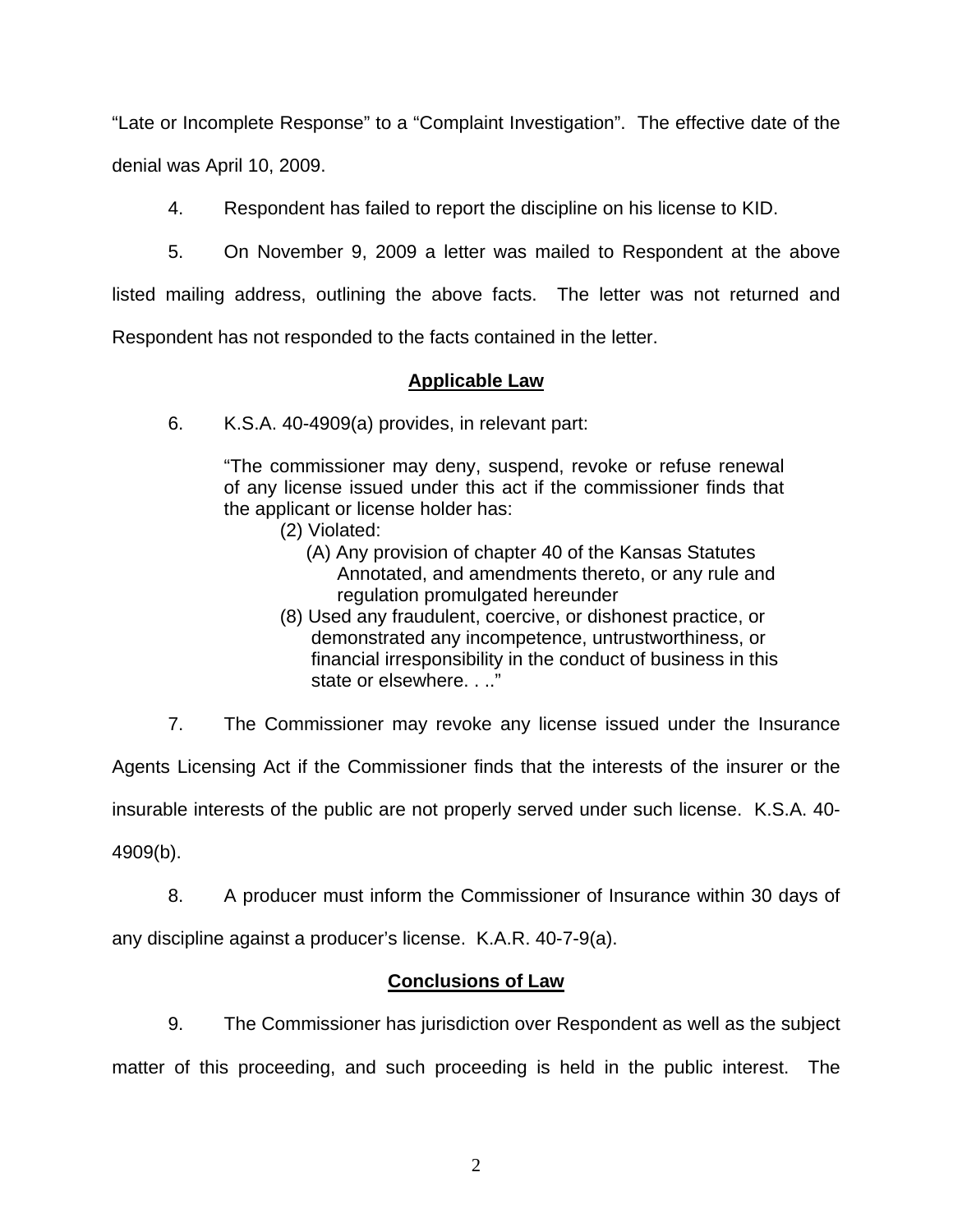Commissioner finds, based on the facts contained in paragraphs 3 and 4, that Respondent has demonstrated incompetence, untrustworthiness, or financial irresponsibility in the conduct of business.

 10. Based on the Respondent's discipline and failure to report the discipline, the Commissioner concludes that sufficient grounds exist for the revocation of Respondent's insurance agent's license pursuant to K.S.A. 40-4909(b) because such license is not properly serving the interests of the insurer and the insurable interests of the public.

 11. Based on the facts and circumstances set forth herein, it appears that the use of summary proceedings in this matter is appropriate, in accordance with the provisions set forth in K.S.A. 77-537(a), in that the use of summary proceedings does not violate any provision of the law and the protection of the public interest does not require the KID to give notice and opportunity to participate to persons other than Respondent.

**IT IS THEREFORE ORDERED BY THE COMMISSIONER OF INSURANCE THAT** the Kansas nonresident insurance agent's license of Timothy W. Newkirk is hereby **REVOKED. It is further ordered,** that Timothy W. Newkirk shall **CEASE and DESIST** from the sale, solicitation, or negotiation of insurance and/or receiving compensation deriving from the sale, solicitation, or negotiation of insurance conducted after the effective date of this order.

3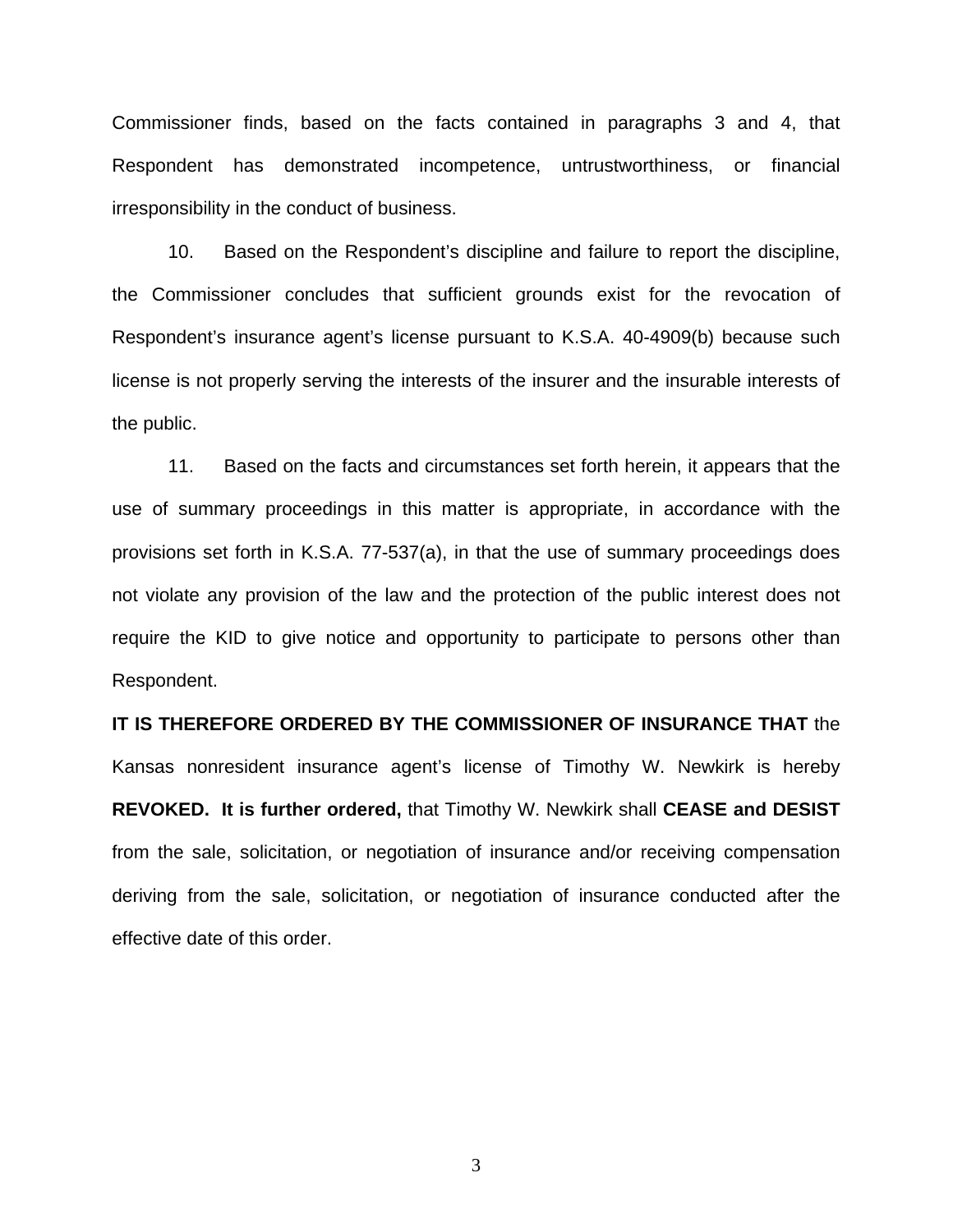#### **NOTICE OF RIGHTS**

(Pursuant to K.S.A. 77-542)

Timothy W. Newkirk is entitled to a hearing pursuant to K.S.A. 77-537 and K.S.A. 77-542, the Kansas Administrative Procedure Act. If Respondent desires a hearing, he must file a written request for a hearing with:

 John W. Campbell, General Counsel Kansas Insurance Department 420 S.W. 9<sup>th</sup> Street Topeka, Kansas 66612

This request must be filed within fifteen (15) days from the date of service of this Order. If Respondent requests a hearing, the Kansas Insurance Department will notify him of the time and place of the hearing and information on procedures, right of representation, and other rights of parties relating to the conduct of the hearing, before commencement of the same.

If a hearing is not requested in the time and manner stated above, this Summary Order shall become effective as a Final Order upon the expiration of time for requesting a hearing, pursuant to K.S.A. 77-613. In the event Respondent files a Petition for Judicial Review, pursuant to K.S.A. §77-613(e), the agency officer to be served on behalf of the Kansas Insurance Department is:

 John W. Campbell, General Counsel Kansas Insurance Department 420 S.W.  $9<sup>th</sup>$  Street Topeka, Kansas 66612